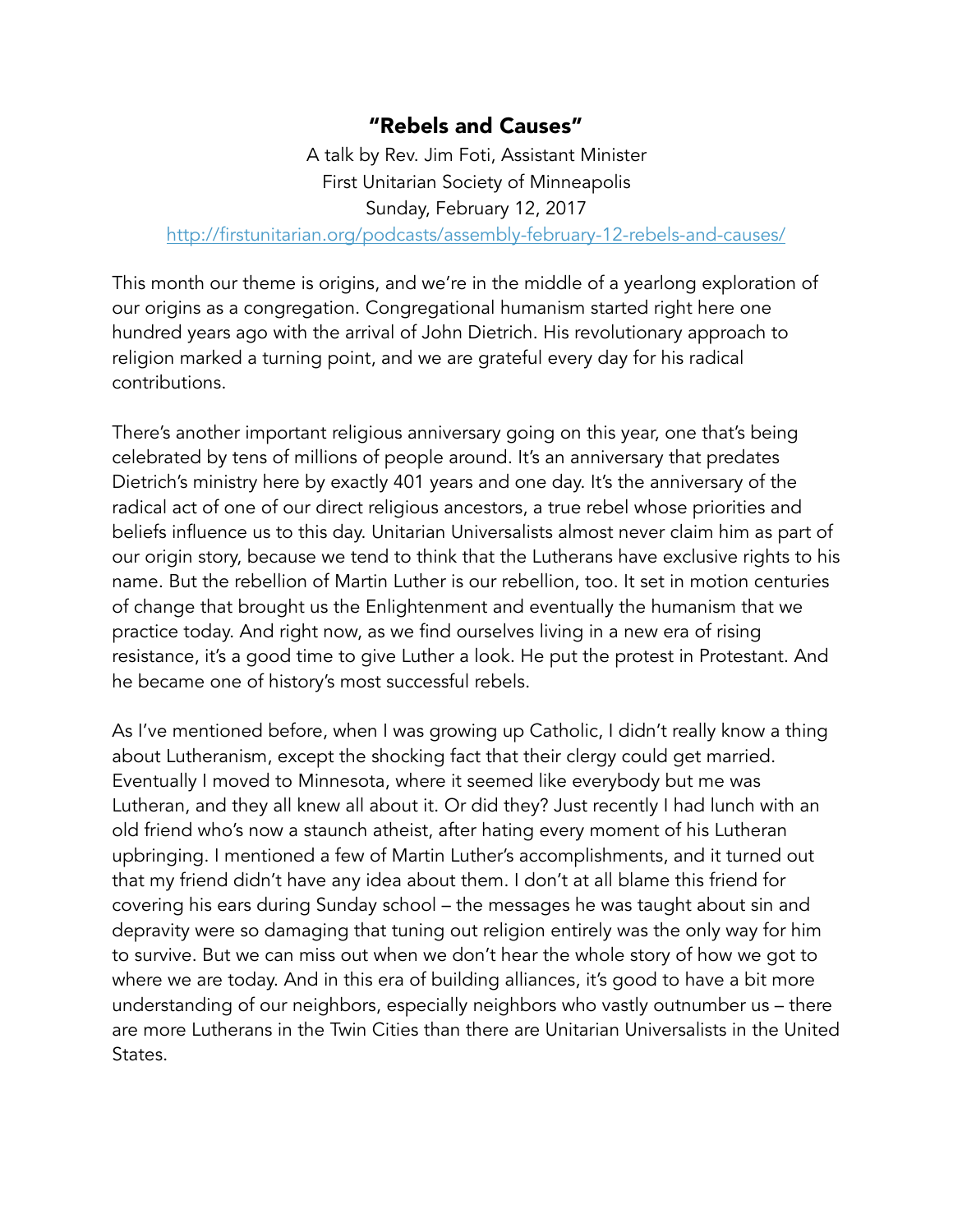So there's a reason to celebrate the big Luther anniversary this year, and a reason that the Minneapolis Institute of Art just had an enormous exhibit about Luther's life. It's because 500 years ago, Martin Luther took on the entire Catholic Church in a most radical and direct way. Five hundred years ago, the Catholic Church was synonymous with Christianity across Western Europe, and at that time the church was very busy covering itself in gold leaf. It was funneling money from the poorest to the richest. Church leaders at the very top of the hierarchy were brazenly buying their way into office. Popes – popes! – were having [multiple affairs and multiple children,](https://en.wikipedia.org/wiki/List_of_sexually_active_popes) and nepotism was rampant. Conflicts of interest were the order of the day, and the church's leaders issued all kinds of edicts and were embracing authoritarian methods. This is all not as hard to imagine as we wish. There are definitely some dots for us to connect.

These practices of the church were bad enough on their own, but what really put Martin Luther over the edge was the practice of indulgences. An indulgence was the act of giving the church money, usually a lot of money, as a good work, to balance out your sins. A sort of pay to play, if you will. Martin Luther, himself a Catholic priest, was also a scholar – he had multiple university degrees, including a doctorate. And he was very skeptical of this whole scheme. So on October 31st, 1517, he wrote up 95 objections to what the Catholic Church was doing, and he submitted them to his bishop. (He had tried calling, but the voicemail was full.)

It's also been said that Luther nailed these 95 objections, these [95 theses,](http://www.luther.de/en/95thesen.html) to the door of a church. That seems to be more legend than fact. But the theses themselves are real and well-documented, and we today might find ourselves in agreement with more than one of them. Here's gist of thesis number 86: "Why does the pope, whose wealth today is greater than the wealth of [the richest man of ancient Rome], build the basilica of St. Peter with the money of poor believers rather than with his own money?" That's a fair question to ask a wealthy leader in any era.

A clergy colleague of mine who grew up Lutheran pointed out to me that Luther was hardly the first thinker to have these kinds of rebellious thoughts against a church gone terribly off the rails. But timing is everything: 1517, much like 2017, was a year in which the world was in the midst of a communications revolution. There was a new way to get words and thoughts out to more people more quickly than ever before: the printing press. Luther's words and thoughts took off, splitting the mighty oak of western Christianity like a bolt of lightning.

All kinds of things happened during this tumultuous period. Luther ended up being convicted of heresy, making it legal for anyone to kill him without consequence. To spare his life, a prince organized a fake abduction to spirit Luther away to safety in a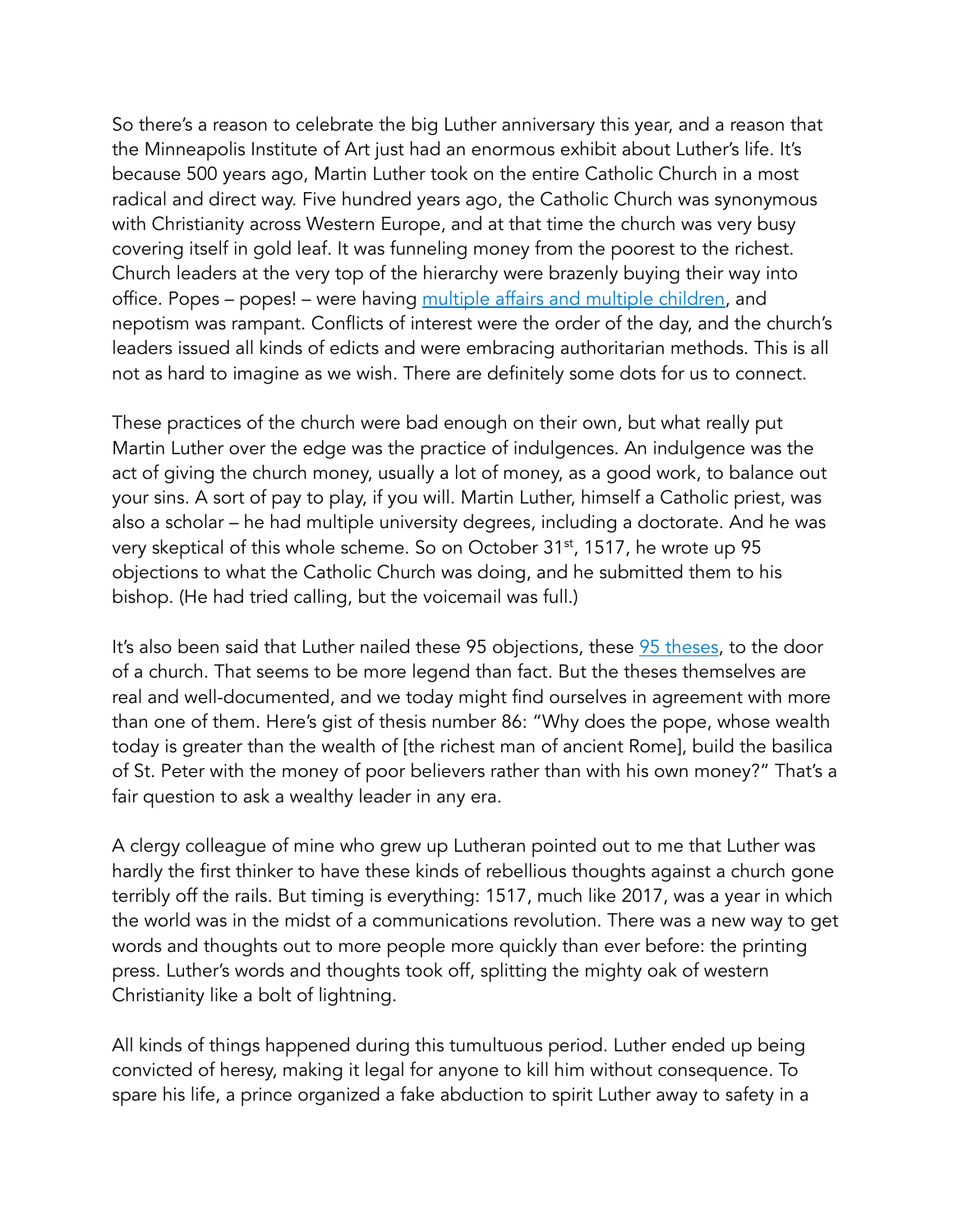castle. While there, Luther began a translation of the Bible into German, so that far more people could read the words with their own eyes, rather than having a priest interpret the Latin for them. Direct access to knowledge and direct access to transcendent experiences are something we still strongly value today.

Around the same time that Luther was defying the pope and defying death, a small group of nuns in a nearby town had heard about the Reformation and decided that they no longer wanted to be nuns. They escaped from their convent by hiding among some fish barrels that were being taken away. Leaving the religious life behind was an incredibly risky thing for them to do. This was an era in which women did not live independently from their families or without husbands; and in fact, some of these women's families declined to take them back after their escape. Among these brave women was Katharina von Bora, whose family had left her at the convent when she was just five years old. Katharina was now an educated and skillful woman, one who was courted by a number of men, but she found them unacceptable. Nevertheless, she persisted. She persisted until she landed the husband she wanted – she married Martin Luther.

This was a very new thing in Western Europe, clergy who didn't have to live a life of celibacy, clergy who could get married. Painters and artists made all kinds of pictures of Martin and Katharina to show off this new way of doing things.

This change for clergy is just one of the ways that Luther's rebellion is still felt on Sunday mornings around the world, including right here. The importance of singing together as a congregation, in the vernacular, is also something Luther championed – he considered music second only to theology. And Luther elevated the sermon as a liturgical element – his extravagant pulpit was on display over at the art museum. Our podium here is not nearly so fancy or so high, but Sunday addresses have been central to the experience of this Society since its beginning – the power of the Word, and the power of words.

Our theology has come a long way since Luther's day, but that first splitting of the oak tree led to hundreds more divisions as religious variations branched out across Europe and beyond. A robust and coherent movement of Unitarians formed in the United States some 300 years later, and we are descended from that line.

While we owe a debt of gratitude to Martin Luther for taking a stand against authoritarianism, we must also acknowledge his deep, and deadly, flaws. He did rightly bemoan the taking of money from the poor to gild the churches of the Vatican. But when those same peasants rose up for greater rights and autonomy, Luther took the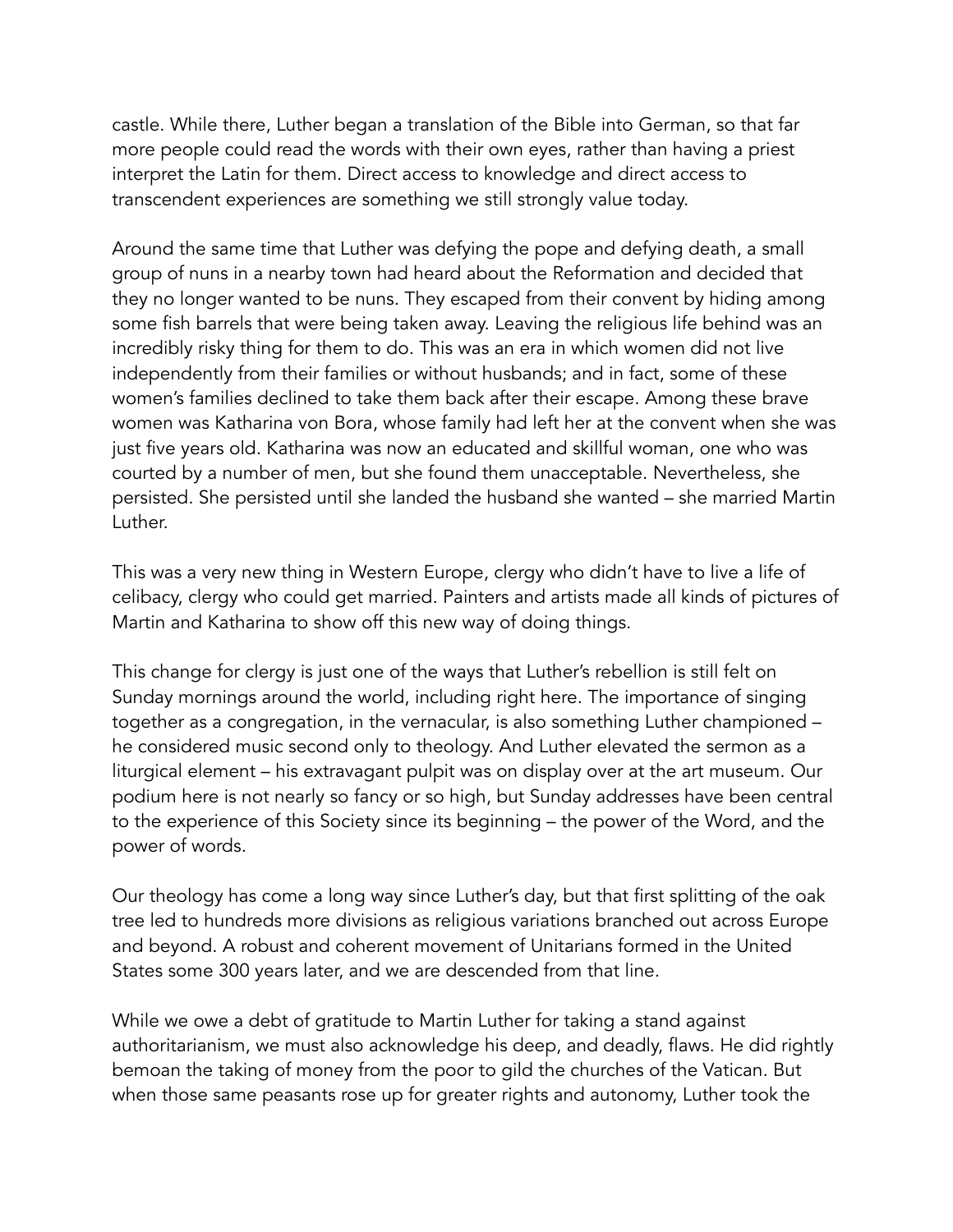side of the nobility, and some 100,000 peasants died. And both Martin and Katharina were horrifically anti-Semitic, calling for terrible acts to be perpetrated upon Jews. Luther's damning and discriminatory words were put to use right through the German atrocities of the 20<sup>th</sup> century. There are no pure heroes, and Luther's flaws are profound and devastating.

But even though we are horrified by some of Luther's actions, we can still take lessons from how he operated, how he transformed much of the world. There is much to learn from this complex rebel – things not to do, as well as behaviors to emulate. The great thing about being adults in a still-largely-free society is that we can pick and choose, separate wheat from chaff, toss the bathwater but keep the baby. We can learn from complicated ancestors and even from enemies. And so in this time of resistance and rebellion, here are some tips to take from Martin Luther.

For one thing, Luther's story illustrates the importance of having a firm sense of what you believe. It's good to be able to articulate it, to yourself at the very least, so that when a big decision comes, you'll better know what course to take, and what you are prepared to do. Luther took enormous risks and made sacrifices, and those were only possible because of his extreme clarity.

Another secret to Luther's success: He didn't go it alone. Sending his 95 theses to the bishop was a solitary act, but Luther developed a keen sense of who his allies were, which of the noblemen had his back, and which communities would stand by him. Americans tend to embrace the myth of the lone rebel, but unlike the many more solitary religious martyrs, Luther was not burned at the stake. For a person living the 16<sup>th</sup> century, he actually had a relatively long life. Luck played a considerable role in that, but so did conviction, strategy, and alliances.

And while Luther was a theological rebel, he knew the value of personal relationships, of having some kind of a home base, and of valuing humor. His marriage to Katharina was by all accounts a good one, and their home was a lively mix of children and visitors, students and travelers. Excavations at the Luther house in Wittenberg found much evidence of hearty meals, as well as lots of drinking glasses for beer. And while he was stern in his religious outlook, he had a very sharp wit. Even today, you can go online and visit the [Martin Luther insult generator,](http://ergofabulous.org/luther/) where you can have a sampling of hundreds of Luther zingers.

Looking back at our origins through the lens of Martin Luther and seeing what we might learn is particularly useful at this historical moment. That's because so many Americans, including many of us in this room, are asking ourselves: What should I be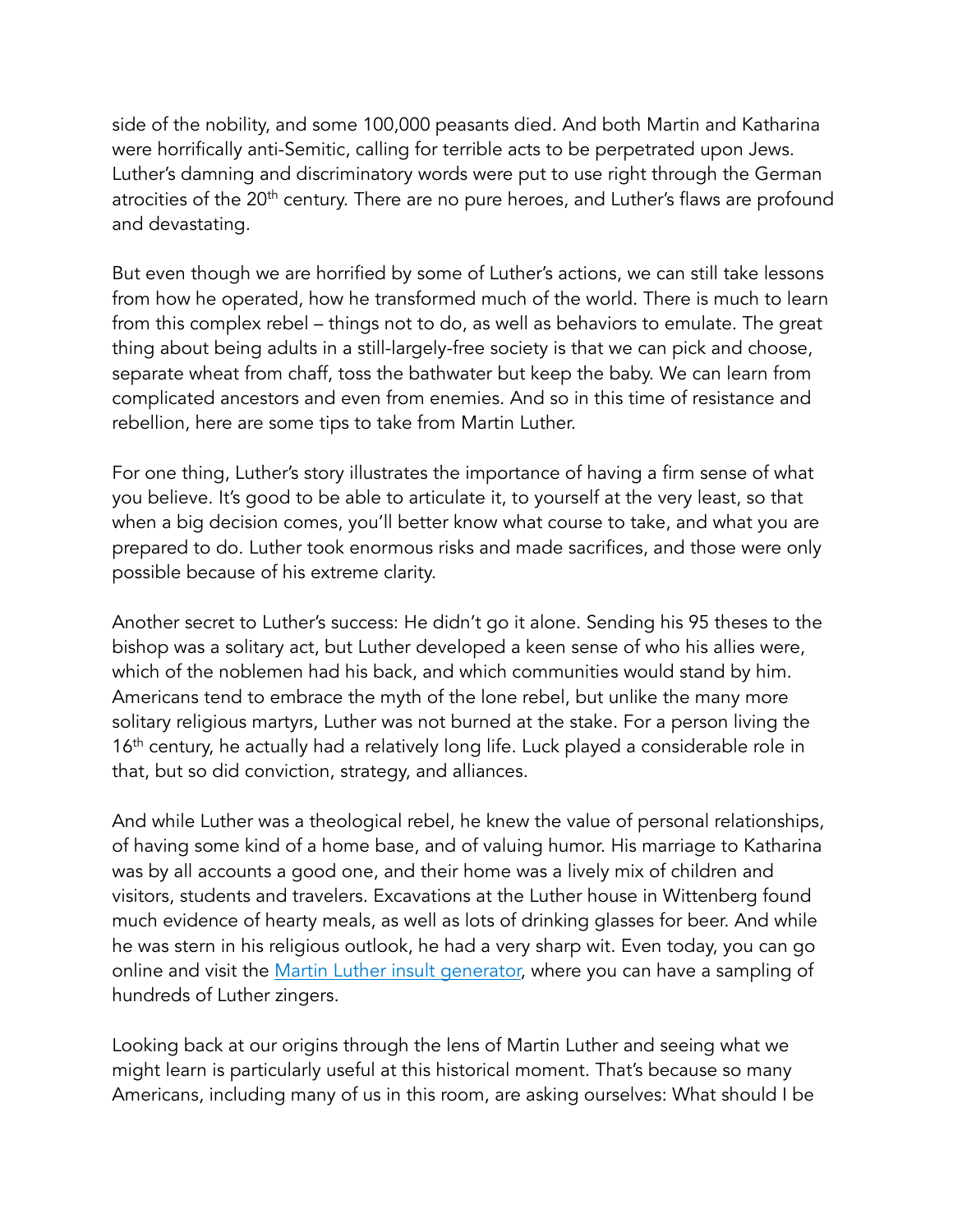doing? What makes a good rebel? And how can I keep up resistance over the long haul?

These questions are being widely asked these days, among activists, ministers, and everyday people who are realizing that something, many somethings, must be done, people who are realizing that to stay on the sidelines is to take a side. David and Kelli and I and many of you have been spending a lot of time trying to figure this out, both short-term and long-term. And I want to share with you a few pieces of advice that I've found most valuable.

These suggestions I want to tell you about are mostly from Mirah Kurzer, who is a lawyer, writer, photographer, and activist. She has a great blog post called "How to Stay Outraged Without Losing Your Mind." I want to share some of her ideas with you, mostly because I found them very helpful, but also because it feels like a bit of justice to highlight the wisdom of a prominent member of the Jewish community during a talk about Martin Luther.

The first point that Kurzer makes is this: Don't get used to this administration. Take breaks from the news and from activism, she says, just like you take breaks at your job, because it will all still be there when you get back. She points out that vacations actually increase productivity. It can be hard to think this way when there are cracks springing up all over our fragile democracy and being frantic seems like the right response.

But, Kurzer says, "if you try to maintain this fever pitch of anguish and fear and outrage, something far worse than a little down time is going to happen. Your brain, to protect you, will just turn down the volume on the outrage and *adapt*. People can get used to anything, and if you don't take steps to prevent it, you will get used to [this]." Don't do that, she says. Get away, and then come back. It's a long haul. Martin Luther took on the Church for nearly 30 years. Feminists and racial justice activists spend their whole lives doing the work. Resistance is not new to a large number of people. And nobody makes it without a break.

Another piece of advice Kurzer shares is to make activism fun. Have a contest to see how many calls or postcards you can do. After the rally, go to happy hour. Sing and laugh along the way. I personally know that this can be a challenge on the left, where simple good cheer is sometimes misinterpreted as a lack of seriousness, and where inclusive, progressive people sometimes misdirect their anger at each other in counterproductive and vicious ways. Calling people in to community is better than